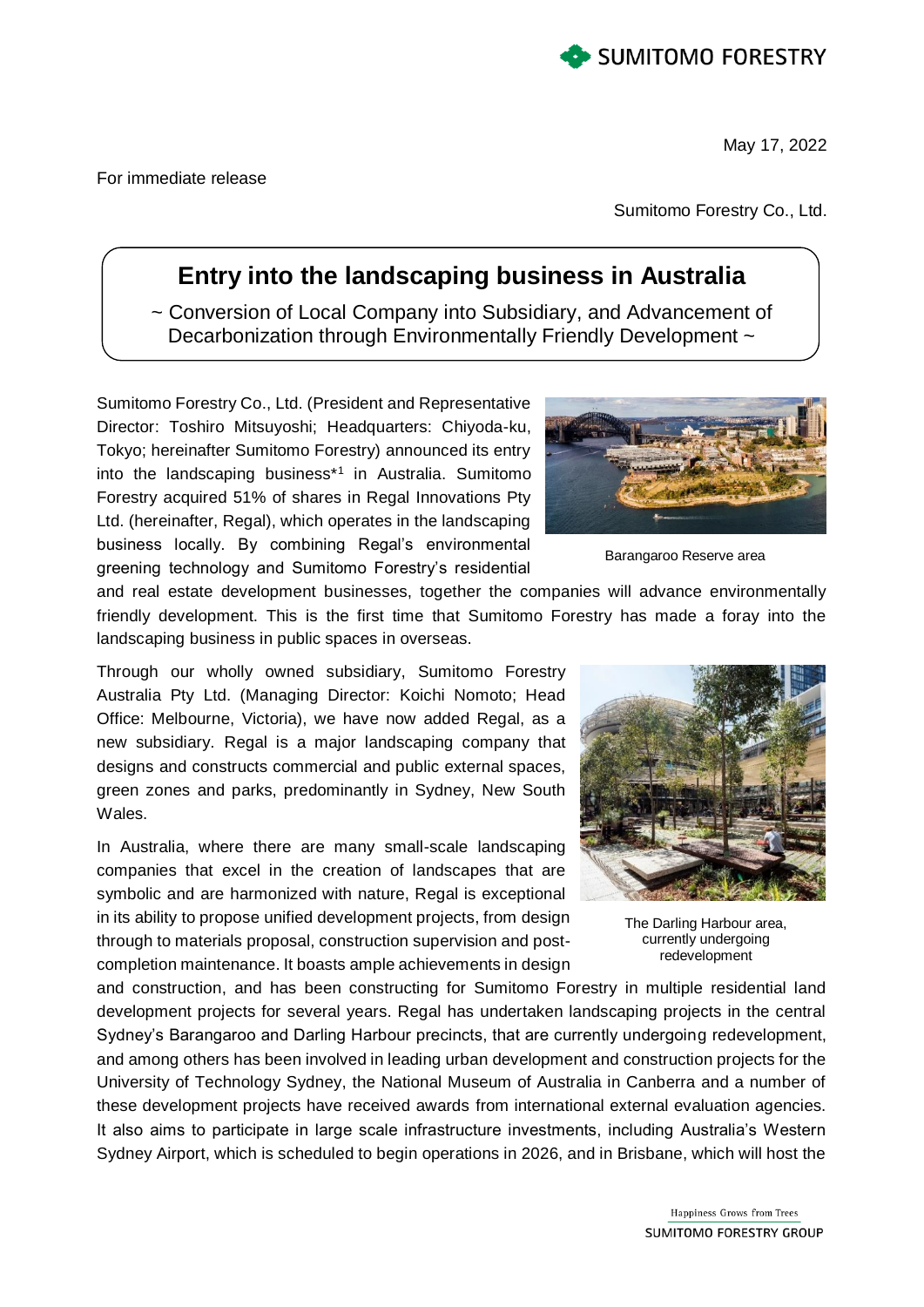

2032 Olympic and Paralympic Games in a wide range of fields, including the development of green zones and parks, and the greening of wall faces and rooftops.

Sumitomo Forestry has expanded its housing business in Australia's major cities since 2009, with annual sales of 3,169 homes in the fiscal year ending December 2021, ranking third Australia-wide.\*<sup>2</sup> In recent years, it has also undertaken residential land development and development of a 15-story wooden office building in Melbourne. Sumitomo Forestry will establish a business model that leverages the design and construction capabilities of Regal, a company that demonstrates a high level of affinity with its existing business, and drive environmentally friendly development.

In Japan, Sumitomo Forestry Landscaping Co., Ltd. (President and Representative Director: Yutaka Kamiya; Headquarters: Nakano-ku, Tokyo) is expanding its environmental greening business, undertaking garden construction and green area management, for offices, commercial facilities, etc.<sup>\*3</sup> By leveraging its experience and techniques as one of Japan's biggest garden landscape construction companies, it will advance guidance on techniques and design related to garden vegetation in consideration of biodiversity, and landscape design ingenuity, through exchange of personnel with Regal.

In Japan and abroad, Sumitomo Forestry Group develops business operations centered on wood, from forest management through to procurement and manufacture of timber and construction materials, wooden construction, and wood biomass power generation. Through Sumitomo Forestry's wood cycle of harvesting and processing, using, recycling, and planting trees, the company aims to realize a decarbonized, sustainable society through its business. With this opportunity of overseas expansion in the landscaping business, the company will accelerate initiatives aimed at decarbonization in Australia and other overseas countries.

Under our new acquisition we are committed to working with Regal in developing a positive outcome improving industry sustainability and building a strong future.

- \*1. Landscaping business is the general term for business relating to beautification of spaces, exterior works, etc. in townscape and urban development. In addition to garden landscape and greening construction business, Regal has experience in civil, smallto medium-scale building construction work, and vegetation restoration projects.
- \*2. Total for three Sumitomo Forestry Group companies. Sumitomo Forestry survey based on construction ranking by builder issued by Australia's Housing Industry Association.
- \*3. In addition, it operates in a wide range of businesses, including contract exterior and garden landscape work for homes and condominiums, procurement and sale of trees, etc., manufacture and sales, etc. of agricultural materials.

## ■ Overview of Regal

| (1) | Company name        | Regal Innovations Pty Ltd.                                  |
|-----|---------------------|-------------------------------------------------------------|
| (2) | Representative      | <b>Robert Stanton (Managing Director)</b>                   |
| (3) | <b>Headquarters</b> | Mulgrave, New South Wales                                   |
| (4) | Established         | 1971                                                        |
| (5) | Main business       | Operates landscaping businesses, chiefly in New South Wales |
| (6) | <b>Employees</b>    | 69 (as at end June 2021)                                    |